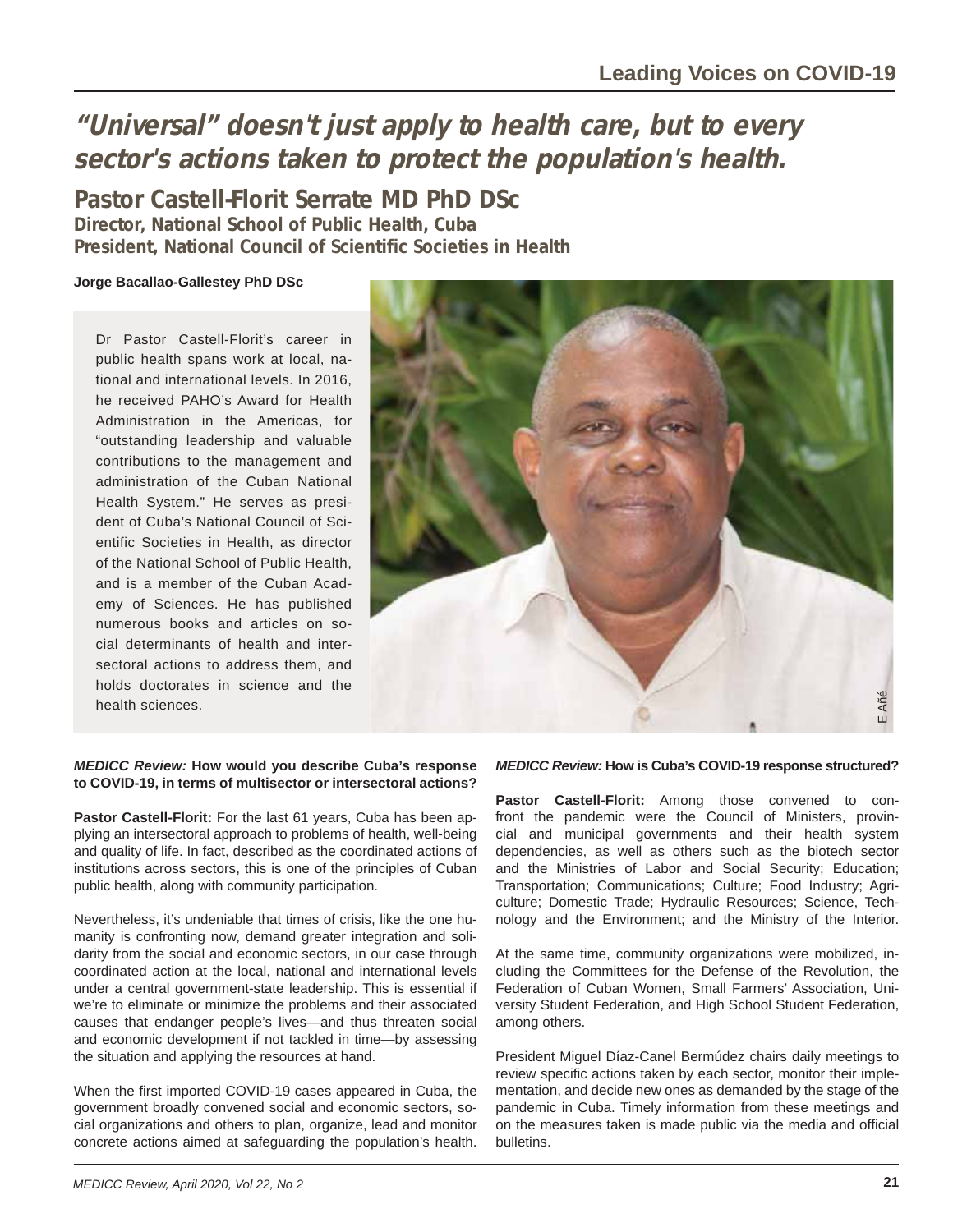#### *MEDICC Review:* **What are some of the intersectoral actions being taken?**

**Pastor Castell-Florit:** The main intersectoral activities are aimed at reinforcing health promotion (information, education and communication), so the public understands the situation and can act in ways that keep them from contracting the disease or transmitting it to others. These are also aimed at controlling risk factors by introducing more ways to sanitize and disinfect; ensuring food supplies; protecting the most vulnerable populations; social distancing and border control.

#### Here are some examples:

The Ministry of Public Health set up a central command post to daily update detailed information on the incidence and prevalence of the disease, cases isolated, confirmed cases, patient status, operation of the surveillance system and active case-finding in the neighborhood. The basic work teams (family doctors and nurses) are key for case finding (active screening) at the neighborhood level. They are assisted by medical school professors and students, as well as local organizations. Depending on the clinical picture in each case, and taking into account the patterns of viral circulation in the area, it's decided how to proceed: whether to confine a patient at home, send a suspected case to one of the isolation centers for observation, or send the person directly to hospital.

The entire health system is now geared to prevent and control the spread of COVID-19, including separate areas in health facilities for walk-ins who feel ill, postponement of elective surgeries, and so forth. At the same time, we continue to prioritize maternal and child health care, with specialized attention to pregnant women and newborns, for example. I should also mention that, in order to avoid crowding at doctors' offices, prescription drugs for chronic disease patients, normally refillable for up to a year, have been extended for at least six months, and may be extended further depending on how the situation develops. This of course has particular importance for older adults who tend to have more comorbidities.

The Ministry of the Economy and Planning systematically analyzes how to ensure basic resources needed to confront the epidemic, making required adjustments to the national economic plan.

The Ministries of Agriculture and the Food Industry assess current production levels of foodstuffs and project those needed to respond to the population's basic needs in this situation.

The Ministry of Domestic Trade organizes distribution throughout the country of foodstuffs as well as personal hygiene, cleaning, protection and disinfection supplies. This also means delivering these items, for example, in areas under quarantine. It also ensures that subsidized basic food staples reach local grocery stores as they do in normal times, and that persons with particular nutritional needs continue to receive their special allotments… whether due to their age (children) or health conditions (diabetics, for example).

Community Services establishes a sustainable program for collection and management of garbage and other waste, to help maintain a clean environment.

The media is responsible for systematically communicating preventive messages and providing updates on the behavior of the pandemic globally and in Cuba. Radio and television entertainment programming has also been augmented to help encourage people to stay sheltered at home.

The Ministries of Education and Higher Education have developed teleclasses for primary and secondary school students and also through information-communication technologies, to provide continuity to teaching while schools are closed.

The Ministry of Labor and Social Security approved resolutions to protect workers, orienting telecommuting where possible. These have also maintained people's salaries and provided support in cases where people cannot continue working because they are either particularly vulnerable themselves or are taking care of someone at home. The resolutions also protect workers sick with the flu or other ailments, or who are either placed in isolation or hospitalized.

The Hydraulic Resources Institute is taking on special projects and finding alternatives to address the deficit of water supplies in some areas, so that potable water continues to reach everyone at home.

The Ministry of Transportation took measures for their employees to apply special cleaning fluids in public buses and mandated their drivers, other workers and the general public to fulfill rules on board, including use of face masks. Transportation to and from health facilities is prioritized. As we move forward, public transportation is expected to be minimized.

The Ministry of the Interior, through the national police force, helps keep the public informed and insists on respect for physical distancing and use of face masks. It is also responsible for monitoring implementation of national regulations concerning such issues as physical distancing, quarantine, and so forth, and are empowered to impose fines or detain people who violate these measures, who can be charged with propagating an epidemic disease.

Members of social organizations participate in active screening (case finding) and pay particular attention to older adults who live alone and who must shelter at home, given their vulnerability.

It´s important to note the role of intersectoral support activities to transport and attend to the specialized Cuban health professionals who are traveling abroad (with the Henry Reeve Emergency Medical Contingent) to assist other COVID-19 affected countries. And I should also mention those who helped transfer the passengers (some sick with COVID-19) from the MS Braemar cruise ship to charter flights to return to the UK.

#### *MEDICC Review:* **What role is National Civil Defense playing?**

**Pastor Castell-Florit:** The National Civil Defense network is responsible for protecting the population and the economy in times of disaster and exceptional situations like this one, and it also has a role in rescue operations and urgent repairs of vital systems.

So now, Civil Defense plays an important part in organizing and implementing measures related to physical distancing, assisting in food distribution, and generally in supporting organizationally the various activities being carried out to address the pandemic.